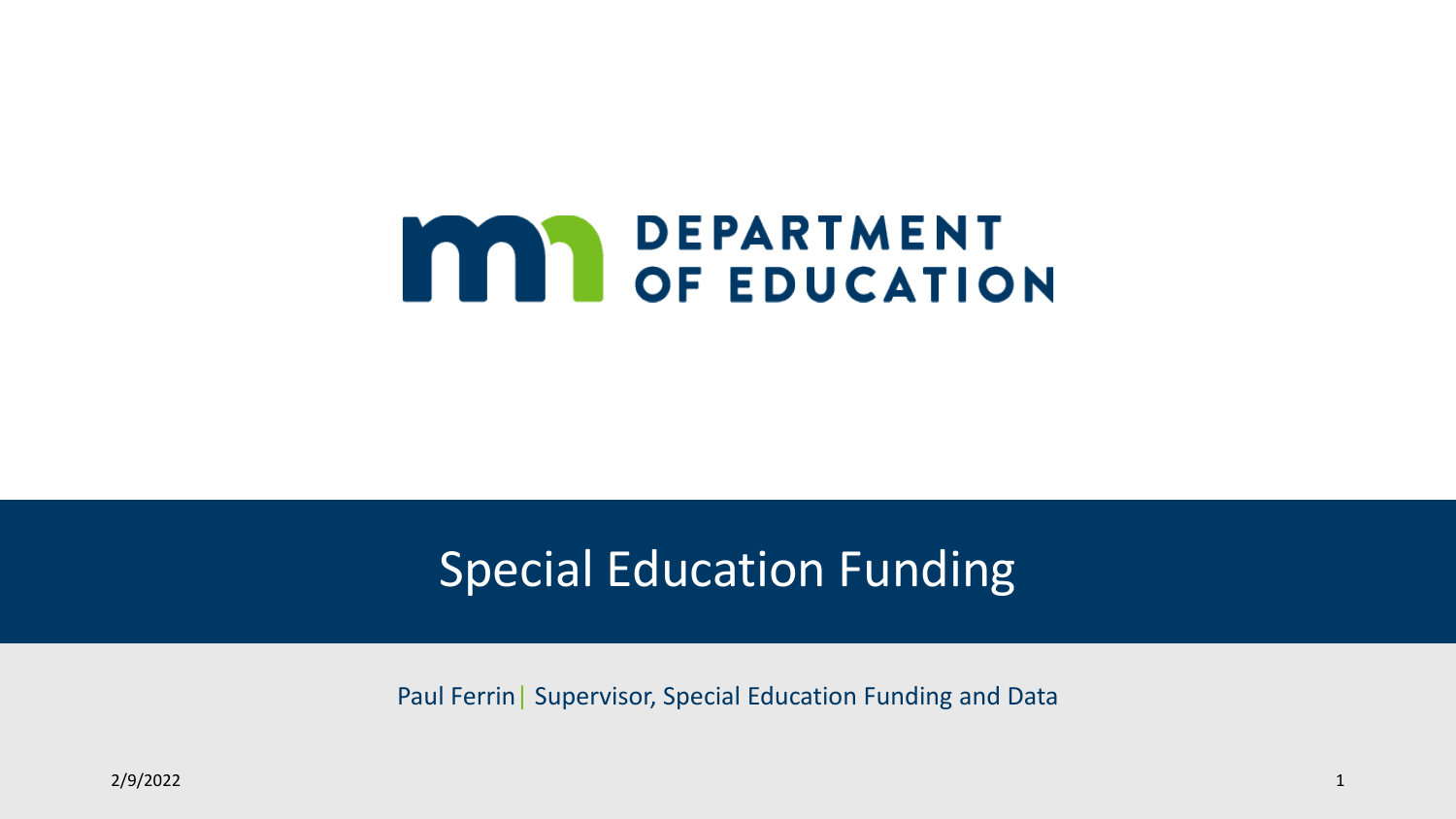### Special Education Funding Trends, FY 2003-FY 2025 Special Education Expenditures and Revenues (\$ Millions)

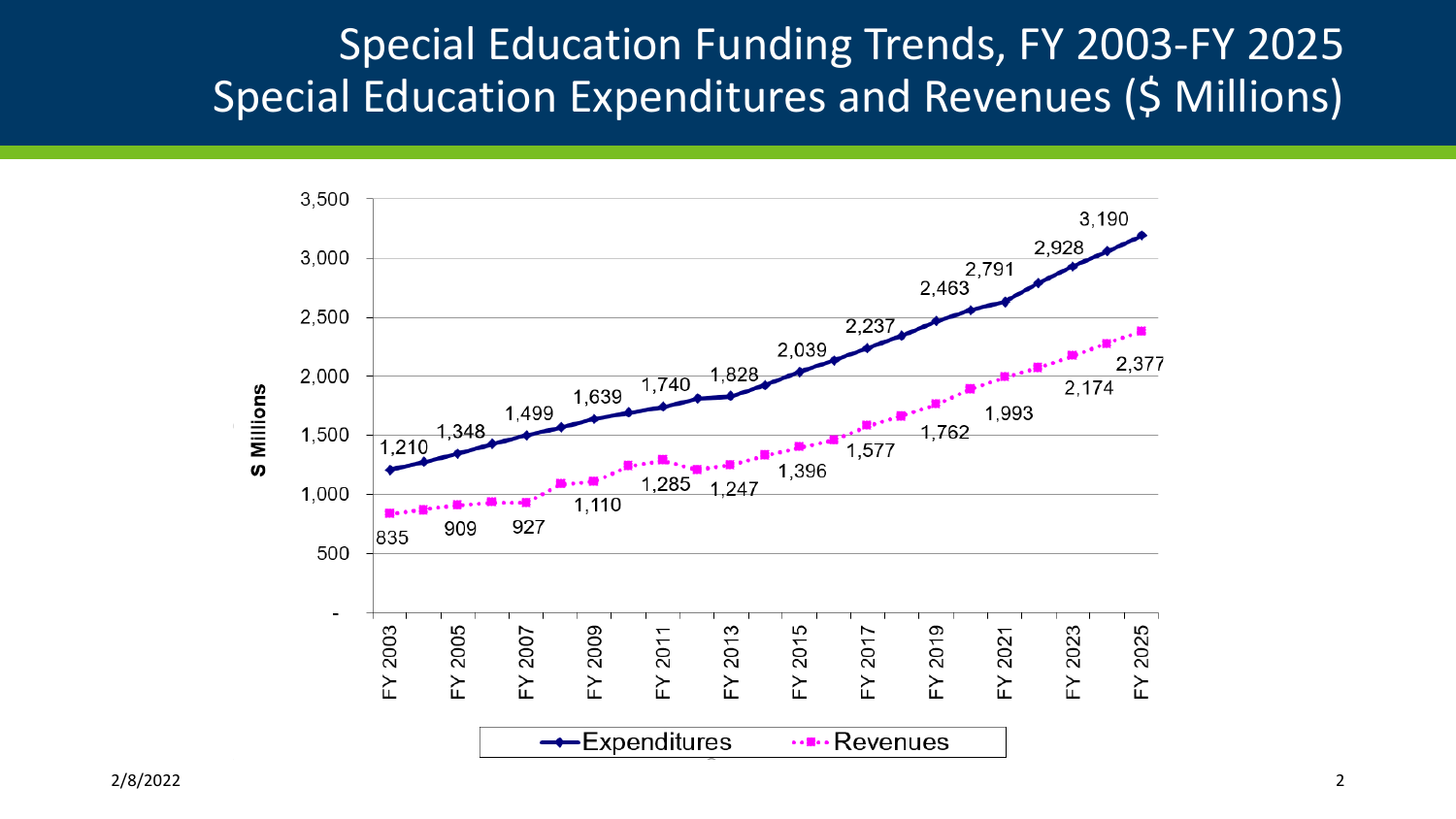### Special Education Funding Trends, FY 2003-FY 2025 State Education Cross Subsidy (\$ Millions)

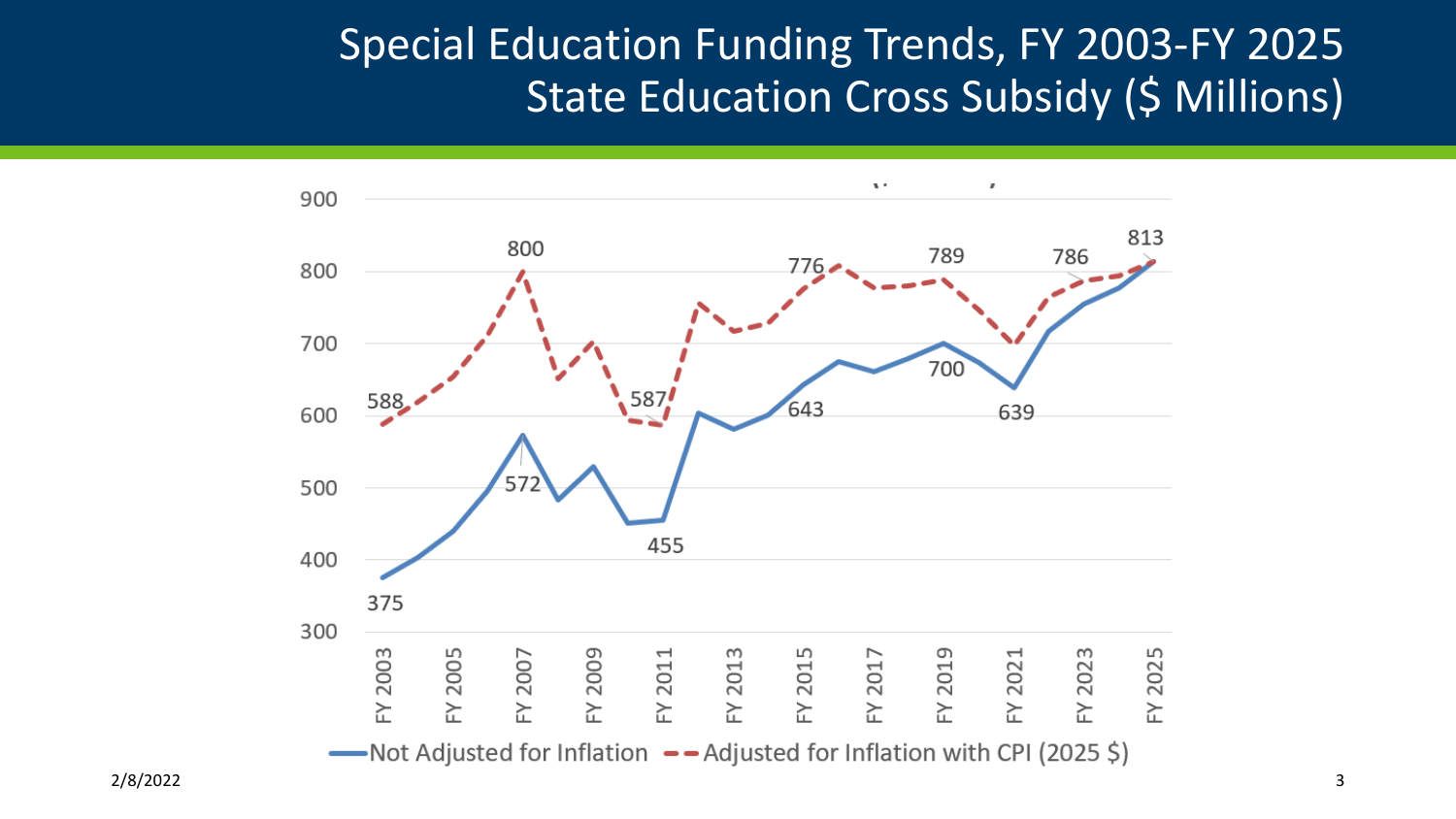### Special Education Funding Trends, FY 2003-FY 2025 State Education Cross Subsidy per ADM

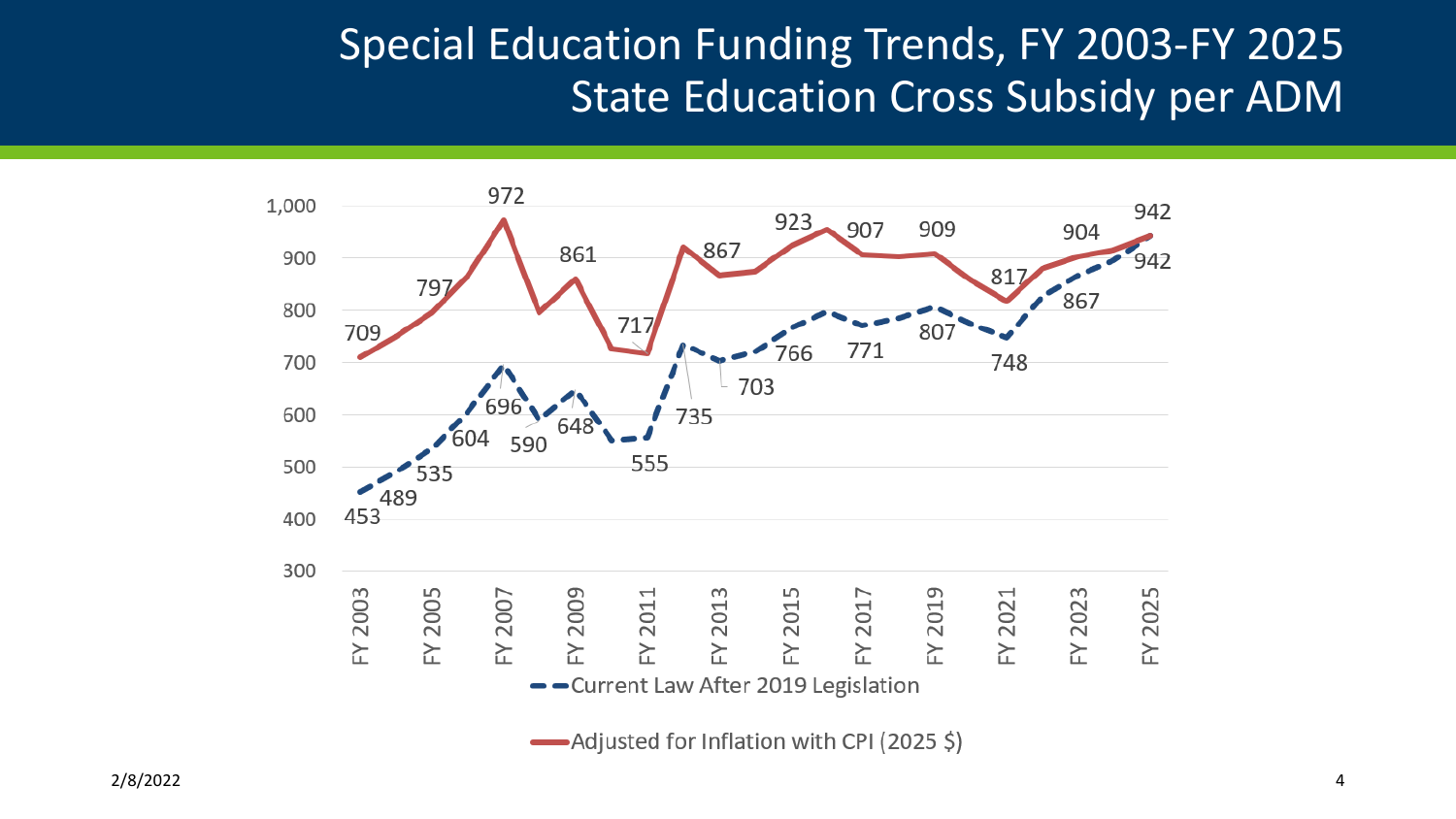## SFY 20 State Special Education Expenditures, Average Daily Membership (ADM) and Ratios; including Cooperatives

 The district outcast in Strata 6 is Prinsburg School District whom only serves a few Early Childhood students along with placing teachers at the local non-public. Therefore, because most of their students are shared-time they have lower ADMs than the services would other describe.

| <b>TOTAL</b>              | Strata         | SpEd Exp    | SpEd ADM | Avg Spend | Min Spend | Max Spend |
|---------------------------|----------------|-------------|----------|-----------|-----------|-----------|
|                           |                |             |          |           |           |           |
| <b>MPLS &amp; ST PAUL</b> | 1              | 202,137,535 | 11,095   | 18,220    | 18,010    | 18,432    |
|                           |                |             |          |           |           |           |
| <b>OTHER METRO, INNER</b> | $\overline{2}$ | 209,116,419 | 13,388   | 15,620    | 11,724    | 20,032    |
|                           |                |             |          |           |           |           |
| <b>OTHER METRO, OUTER</b> | 3              | 616,831,046 | 39,106   | 15,773    | 8,573     | 20,007    |
|                           |                |             |          |           |           |           |
| $NONMET>=2K$              | 4              | 446,553,820 | 32,046   | 13,935    | 8,914     | 18,895    |
|                           |                |             |          |           |           |           |
| NONMET 1K-2K              | 5              | 179,527,548 | 15,173   | 11,832    | 7,406     | 20,966    |
|                           |                |             |          |           |           |           |
| NOMMET < 1K               | 6              | 160,613,864 | 14,932   | 10,757    | 6,137     | 27,654    |
|                           |                |             |          |           |           |           |
| <b>CHARTER</b>            |                | 167,432,132 | 9,243    | 18,115    | 3,741     | 57,441    |
|                           |                |             |          |           |           |           |
| <b>COOPS</b>              | 8              | 192,533,136 | 4,196    | 45,884    | 5,725     | 71,699    |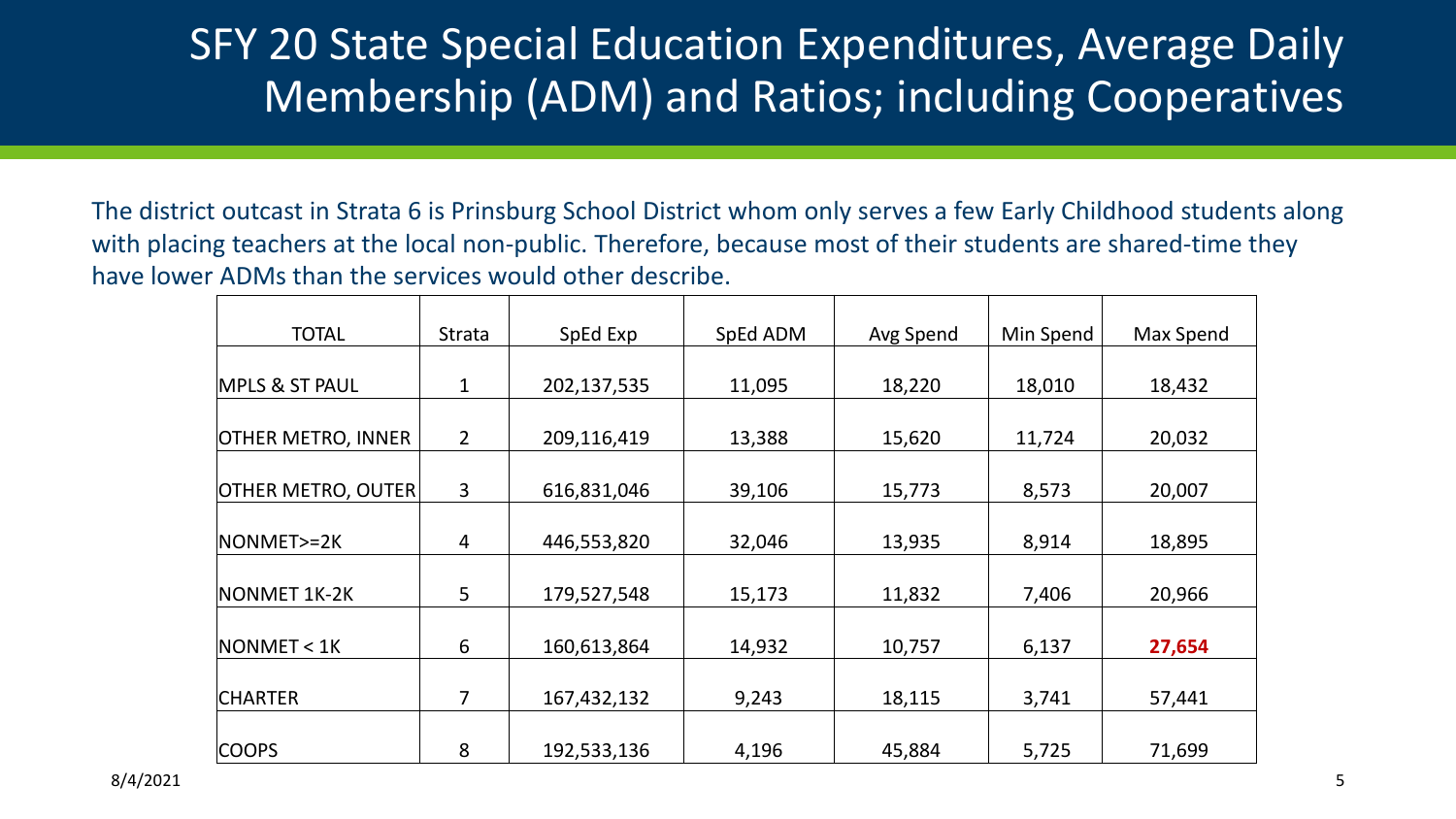## SFY 20 State Special Education Expenditures, Average Daily Membership and Ratios; Allocating Cooperatives

 This table allocates the cooperative costs and students back to their resident district to be included in the resident district averages.

 When allocating the cooperative's costs and students back to the resident district there are 47 charter schools averaging \$33,200/ADM before the first district.

| <b>TOTAL</b>               | Strata         | SpEd Exp    | SpEd ADM | Avg Spend | Min Spend | Max Spend |
|----------------------------|----------------|-------------|----------|-----------|-----------|-----------|
|                            |                |             |          |           |           |           |
| MPLS & ST PAUL             |                | 209,904,401 | 11,217   | 18,714    | 18,709    | 18,718    |
| OTHER METRO, INNER         | $\overline{2}$ | 243,449,285 | 13,924   | 17,485    | 14,300    | 21,456    |
| OTHER METRO, OUTER         | 3              | 691,345,204 | 40,451   | 17,091    | 10,914    | 22,672    |
| NONMET>=2K                 | 4              | 481,725,746 | 32,956   | 14,617    | 9,694     | 20,702    |
| NONMET 1K-2K               | 5 <sup>1</sup> | 199,199,548 | 15,792   | 12,614    | 8,797     | 21,926    |
| NOMMET < 1K                | 6              | 181,689,182 | 15,550   | 11,685    | 6,499     | 29,636    |
| <b>CHARTER</b><br>8/4/2021 | $\overline{7}$ | 167,432,132 | 9,243    | 18,115    | 3,741     | 57,441    |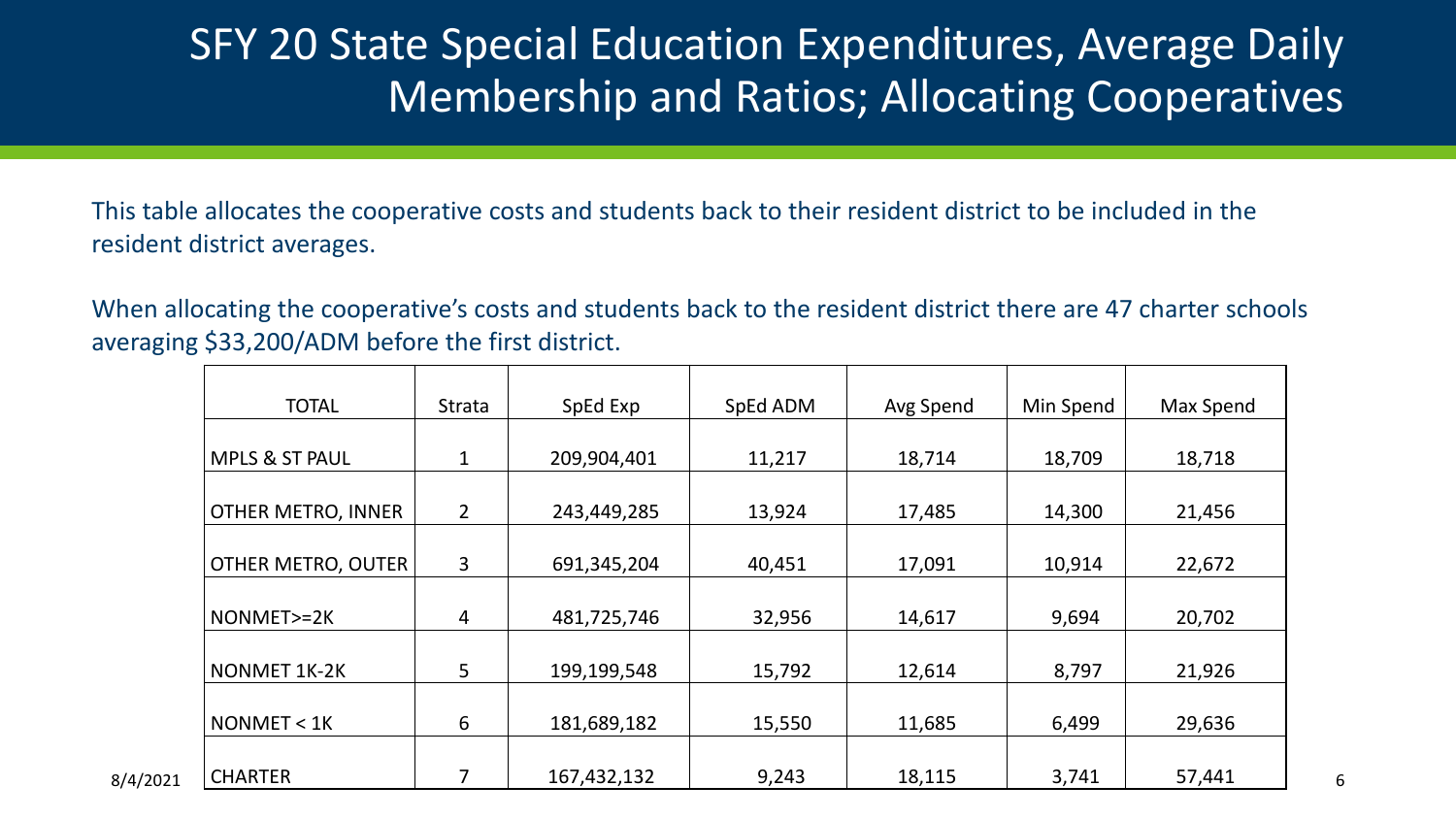#### Special Education Tuition Billing for Differences for Charter Schools

 Most charter schools receive state special education aid in the same manner as a district, and in addition are able to bill the resident school district for 80 percent of special education costs not covered by the regular formula; charter schools also receive additional aid from the state to cover the difference between the old 90 percent tuition rate and the current year's rate.

 If at least 30 percent of a charter school's student population qualifies for special education services, then the charter is able to appeal for a general education rate if their total general education costs exceed their general education revenue. This rate is then applied to just the special education students.

 If at least 70 percent of a charter school's student population qualifies for special education services, 100 percent of the eligible unreimbursed special education costs are billed back to the resident district.

 If at least 90 percent of a charter school's student population qualifies for special education services, the school is also able to bill for 100 percent of unreimbursed non-special education costs; even to the general education students served. 2/8/2022 7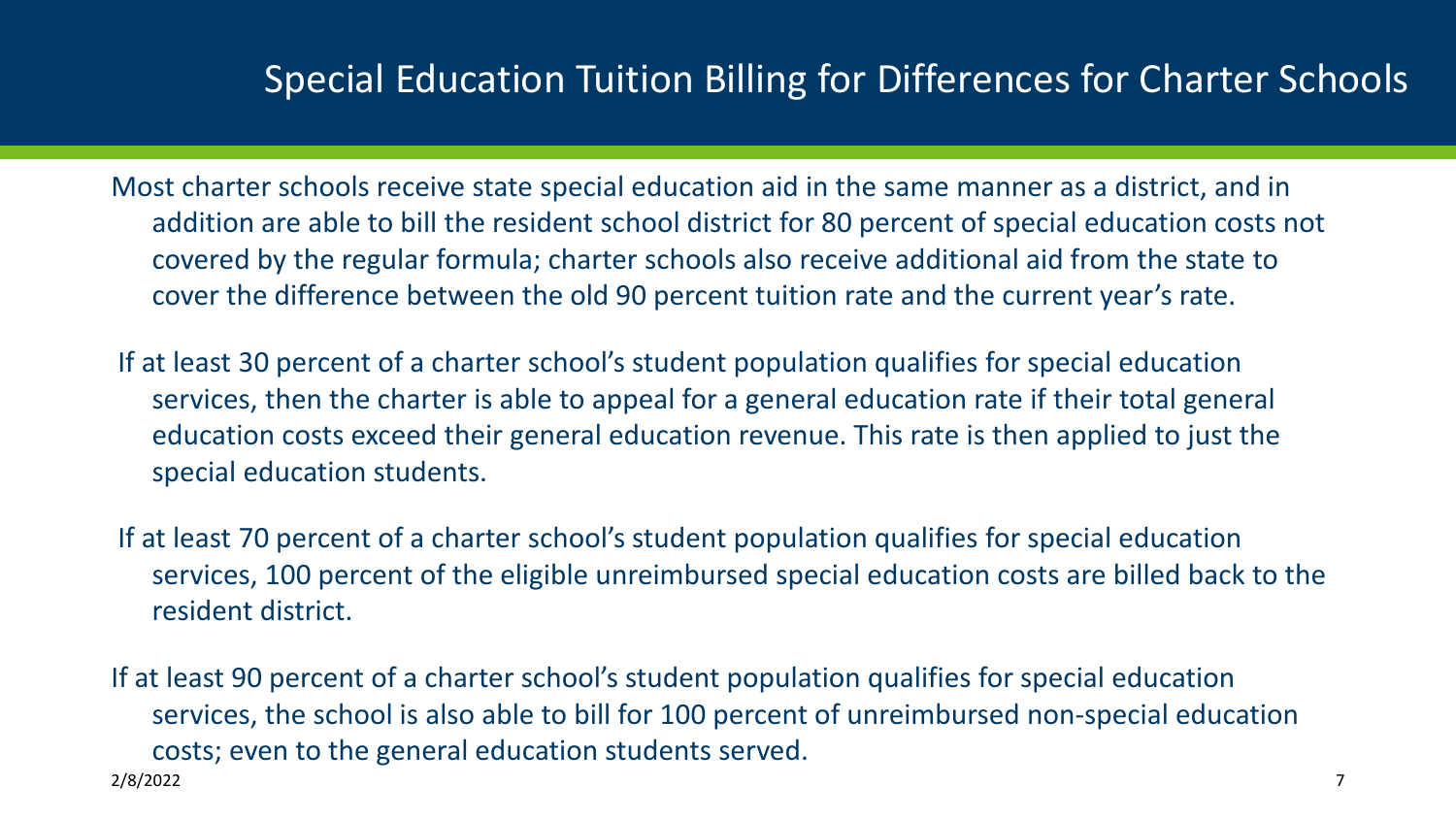#### Special Education Tuition Billing Districts and Cooperatives

 In SFY 2020, Districts tuition billed a total of \$76,800,000 back to resident districts while serving 15,900 ADM. Resulting in an average full time student costing \$4,700/year

 In SFY 2020, charters tuition billed a total of \$65,540,000 back to resident districts while serving 9,257 ADM. Resulting in an average full time student costing \$7,080/year

 In SFY 2020, Cooperatives tuition billed a total of \$113,720,000 back to resident districts while serving 4,150 ADM. Resulting in an average full time student costing \$27,400/year